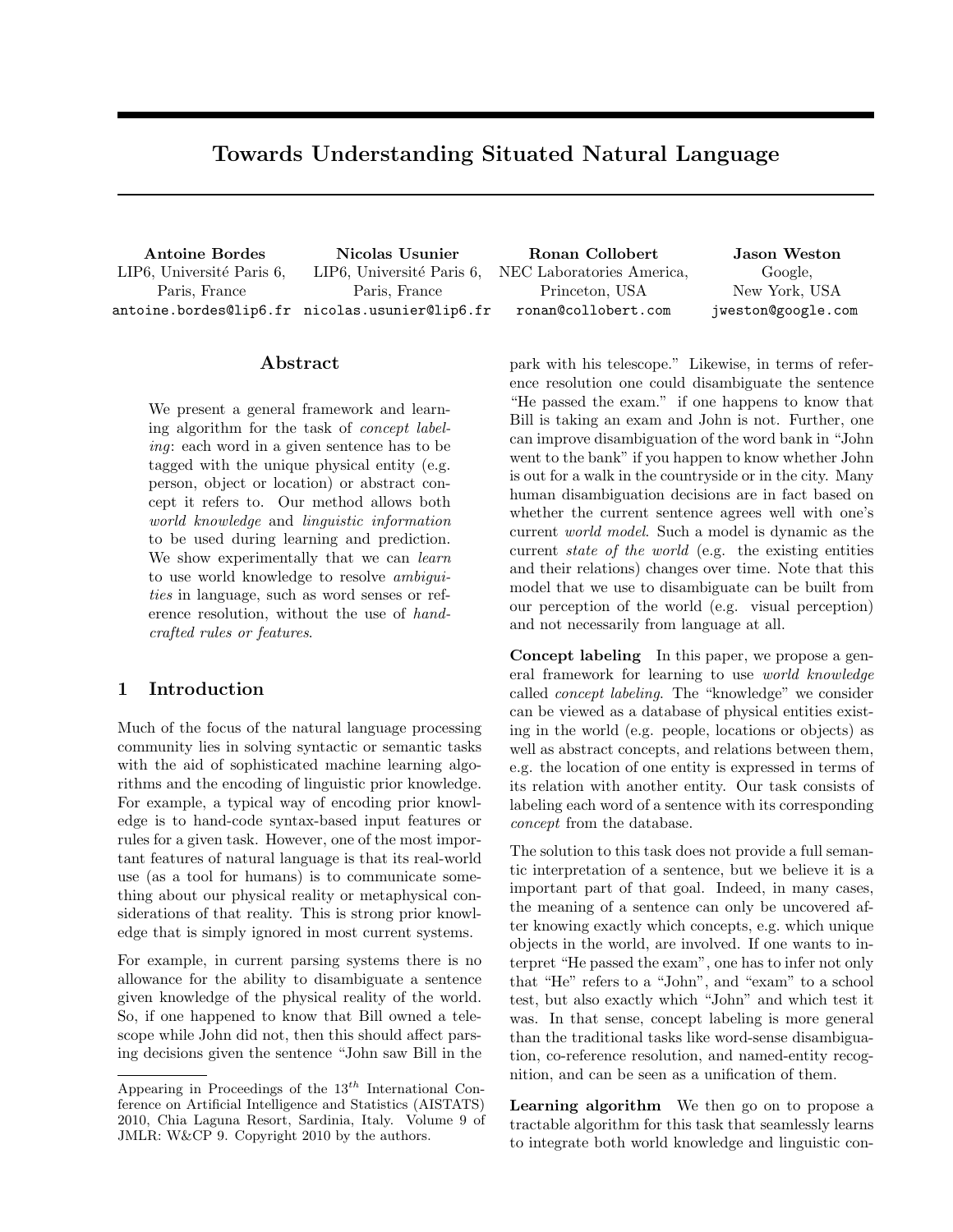tent of a sentence without the use of any hand-crafted rules or features. This is a challenging goal and standard algorithms do not achieve it. Our algorithm is first evaluated on human generated sentences from RoboCup commentaries (Chen & Mooney, 2008). Yet this dataset does not involve world knowledge. Hence we present experiments using a novel simulation procedure to generate natural language and concept label pairs: the simulation generates an evolving world, together with sentences describing the successive evolutions. These experiments demonstrate that our algorithm can learn to use world knowledge for word disambiguation and reference resolution when standard methods cannot.

Although clearly only a first step towards the goal of language understanding, which is AI complete, we feel our work is an original way of tackling an important and central problem. In a nut-shell, we show one can learn to resolve ambiguities using world knowledge, which is a prerequisite for further semantic analysis, e.g. for communication.

Previous work Our work concerns learning the connection between two symbolic systems: the one of natural language and the one, non-linguistic, of the concepts present in a database. Making such an association has been studied as the *symbol grounding* problem (Harnad, 1990) in the literature. More specifically, the problem of connecting natural language to another symbolic system is called grounded language processing (Roy & Reiter, 2005). Some of such earliest works that used world knowledge to improve linguistic processing involved hand-coded parsing and no learning at all, perhaps the most famous being situated in blocks world (Winograd et al., 1972).

More recent works on grounded language acquisition have focused on *learning* to match language with some other representations. Grounding text with a visual representation also in a blocks-type world was tackled in (Feldman et al., 1996). Other works use visual grounding (Siskind, 1994; Yu & Ballard, 2004; Barnard & Johnson, 2005), or a representation of the intended meaning in some formal language (Fleischman & Roy, 2005; Kate & Mooney, 2007; Wong & Mooney, 2007; Chen & Mooney, 2008; Branavan et al., 2009; Zettlemoyer & Collins, 2009; Liang et al., 2009). Example applications of such grounding include using the multimodal input to improve clustering (with respect to unimodal input) e.g. (Siskind, 1994), word-sense disambiguation (Barnard & Johnson, 2005; Fleischman & Roy, 2005) or semantic parsing (Kate & Mooney, 2007; Chen & Mooney, 2008; Branavan et al., 2009; Zettlemoyer & Collins, 2009).

tered sentences, also ranges from dialogue systems, e.g. (Allen, 1995), to co-reference resolution (Soon et al., 2001). We do not consider this type of contextual knowledge in this paper, however our framework is extensible to those settings.

# 2 Concept Labeling

We consider the following setup. One must learn a mapping from a natural language sentence  $x \in \mathcal{X}$  to its labeling in terms of *concepts*  $y \in \mathcal{Y}$ , where y is an ordered set of concepts, one concept for each word in the sentence, i.e.  $y = (c_1, \ldots, c_{|x|})$  where  $c_i \in \mathcal{C}$ , the set of concepts. These concepts belong to a current model of the world which expresses one's knowledge of it. We term it a "universe". The framework of concept labeling is illustrated in Figure 1.

World knowledge We define the universe as a set of concepts and their relations to other concepts:  $\mathcal{U} =$  $(C, \mathcal{R}_1, \ldots, \mathcal{R}_n)$  where n is the number of types of relation and  $\mathcal{R}_i \subset \mathcal{C}^2$ ,  $\forall i = 1, \ldots, n$ . Much work has been done on knowledge representation itself (see (Russell et al., 1995) for an introduction). This is not the focus of this paper and so we made this simplest possible choice. To make things concrete we now describe the template database we use in this paper.

Each concept  $c$  of the database is identified using a unique string  $name(c)$ . Each physical object or action (verb) of the universe has its own referent. For example, two different cartons of milk will be referred to as  $\langle$  milk1> and  $\langle$  milk2> Here, we use understandable strings as identifiers for clarity but they have no meaning for the system.

In our experiments we will consider two types of relation<sup>1</sup>, which give our learner world knowledge about geographical properties of entities in its world, that can be expressed with the following formula:

- location(c) = c' with c,  $c' \in \mathcal{C}$ : the location of the concept  $c$  is the concept  $c'$ .
- contained by  $(c) = c'$  with  $c, c' \in \mathcal{C}$ : the concept  $c'$ physically holds the concept c.

Strong and weak supervision Usually in sequence labeling, learning is carried out using fully supervised data composed of input sequences explicitly aligned with label annotations. To learn the task of concept labeling, this would result in training examples composed by triples  $(x, y, u) \in \mathcal{X} \times \mathcal{Y} \times \mathcal{U}$  as

Work using linguistic context, i.e. previously ut-

<sup>1</sup>Of course this list is easily expanded upon. Here, we give two simple properties of physical objects.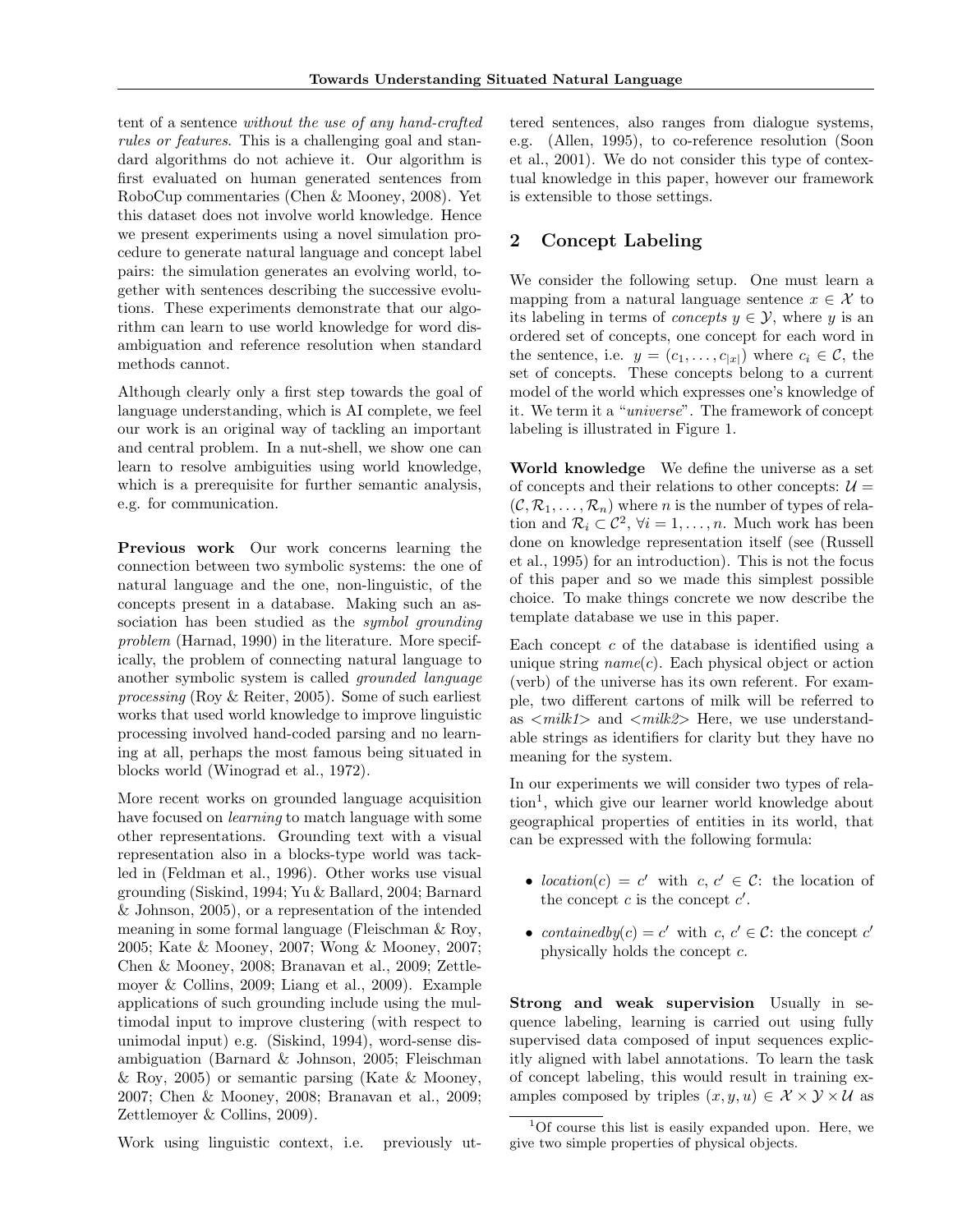

Figure 1: **Concept labeling.** The universe  $u$  contains all the concepts known to exist, as well as their relations. The goal is to predict the sequence  $y$  of the concepts that each word in the sentence  $x$  refers to, including the empty concept "-", using  $x$  and  $u$ .



Figure 2: Weak training triple. In the weakly supervised setting the supervision bag b consists of the set of concepts related to the sentence  $x$ . The alignment between words and concepts is not given and must be discovered.

shown in Figure 1. In order to construct such a dataset it seems likely that humans would have to annotate data for our learner in much the same way as linguists have built labeled datasets for parsing, semantic role labeling, part-of-speech and reference resolution.

A more difficult, but more realistic, learning problem would be for our model to learn from weakly supervised data of just observing language given the evolving world-state context. Hence, one instead considers weakly labeled training triples  $(x, b, u)$ : for a given input sentence  $x$ , the supervision  $b$  is now a "bag" of concepts (there is no information about order $ing/alignment$  of elements of b to x). This is similar to the setting of (Kate & Mooney, 2007) except we learn to use world knowledge. An illustrating example of a training triple  $(x, b, u)$  is given on Figure 2.

To conduct experiments with such a situated learner

an immediately realisable setting is within a computer game environment, e.g. multiplayer Internet games. For such games, the knowledge base of concepts is already given by the underlying game model defined by the game designers (e.g. the locations, actors, etc. as well as concepts such as an object being located or worn). Then all that remains is to convert this into our universe formalism. Real-world settings are also possible but require technologies for building world knowledge beyond the scope of this work.

Why is this task challenging? The main difficulty of concept labeling arises with ambiguous words that can be mislabeled. A concept labeling algorithm must be able to use the available information to solve the ambiguities. In our work, we consider the following kinds of ambiguities, which of course, can be mixed within a sentence:

- Location-based ambiguities that can be resolved by the locations of the concepts. Examples: "John picked it up" or "He dropped his coat in the hall". Information about the location of John, co-located objects and so on can improve the disambiguation.
- Containedby-based ambiguities that can be resolved through knowledge of containedby relations as in "the milk in the closet" or "the one in the closet" where there are several cartons of milk (e.g. one in the fridge and one in the closet).
- Category-based: A concept is identified in a sentence by an ambiguous term and the disambiguation can be resolved by using semantic categorization. Example: "He cooks the rice in the kitchen" where two persons, a male and a female, are in the kitchen.

The first two kinds of ambiguities require the algorithm to be able to learn rules based on its available universe knowledge. The last kind can be solved using linguistic information such as word gender or category. However, the necessary rules or linguistic information are not given as input features and again the algorithm has to *learn* to infer them. This is one of the main goals of our work. Figure 3 describes the necessary steps for an algorithm to perform such disambiguation. Even for a simple sentence the procedure is rather complex and somehow requires "reasoning".

## 3 Learning Algorithm

Inference A straight-forward approach to learn a function that maps from sentence  $x$  to concept se-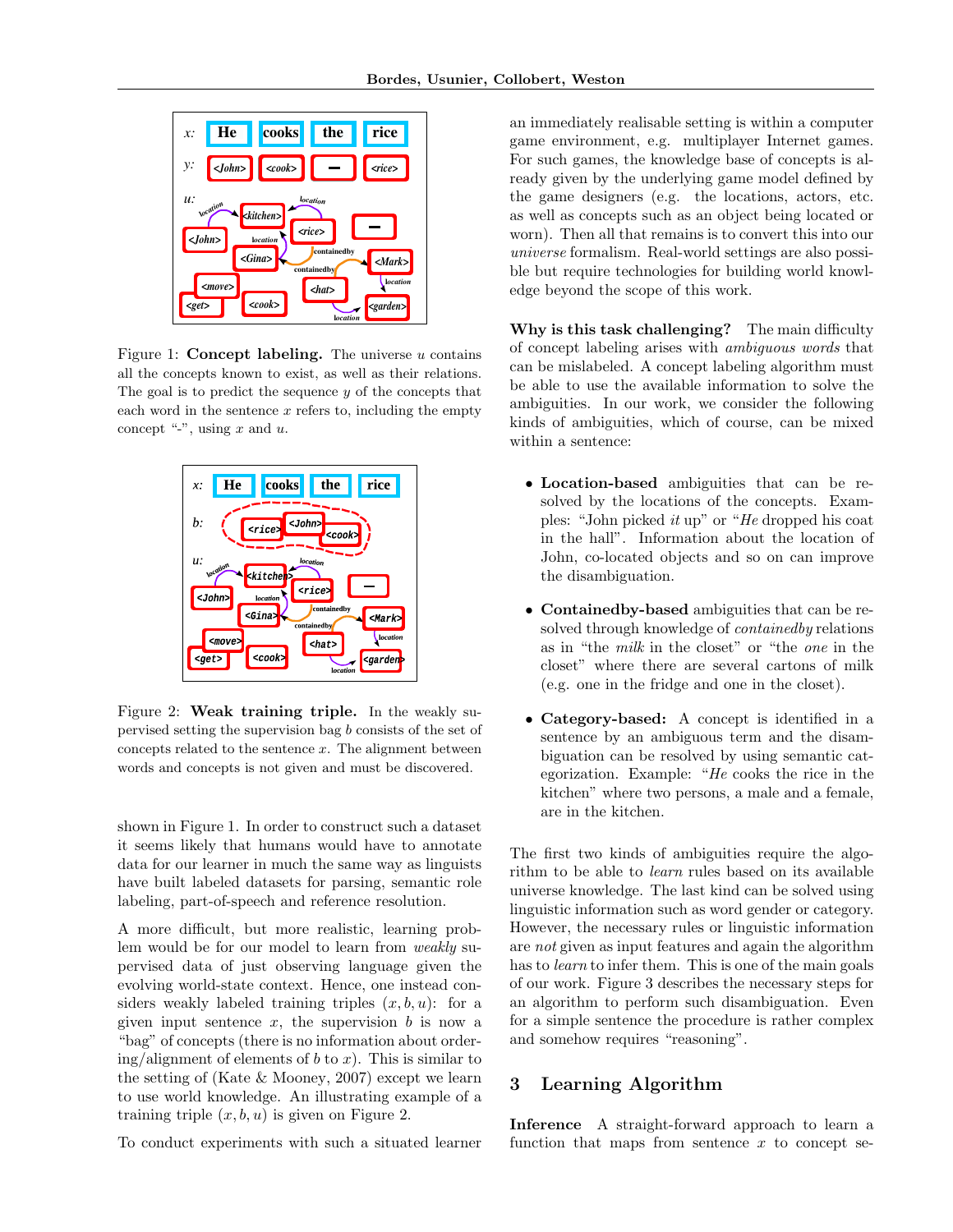

Figure 3: Inference scheme. Step 0 defines the task: recover the concepts y given a sentence x and the current state of the *universe u.* For simplicity only relevant concepts and location relations are depicted in this figure. First, non-ambiguous words are labeled in steps 1-3 (not shown). In step 4, to tag the ambiguous pronoun "he", the system has to combine two pieces of information: (1)  $\langle rice \rangle$  and the unknown concept might share the same location,  $\langle kitchen \rangle$ , and,  $(2)$  "he" only refers to a subset of concepts in u (the males).

quence  $y$  given  $u$  is to consider a model of the form:

$$
y = f(x, u) = \operatorname{argmax}_{y'} g(x, y', u),
$$
 (1)

where  $g(\cdot)$  returns a scalar that should be a large value when the output concepts  $y'$  are consistent with both the sentence  $x$  and the current state of the universe u. To find such a function, one can choose a family of functions  $g(\cdot)$  and pick the member which minimizes the error:  $L = \sum_{\{(x,b,u)\}} \ell(b, f(x,u))$  where the loss function  $\ell$  is 1 if b and the set containing the elements of  $f(x, u)$  differ, and 0 otherwise. However, one practical issue of this choice of algorithm is that the exhaustive search over all possible concepts in Equation (1) could be rather slow.

Algorithm 1 Order-free inference **Require:**  $(x, u)$ 1:  $\hat{y}_j^0 = \perp$ ,  $j = 1, \ldots, |x|$ , where  $\perp$  means unlabeled. 2: while  $t < |x|$  do 3:  $t = t + 1$ . 4:  $S_t = \bigcup_{j: \; \hat{y}_j^{t-1} = \bot} \{y' \, \big| y'_j \in \mathcal{C} \text{ and } \forall i \neq j, y'_i = \hat{y}_i^{t-1} \}.$ 5:  $\hat{y}^t = \operatorname{argmax}_{y' \in S_t} g(x, y', u).$ 6: end while  ${\bf Return:}\,\,\hat{y}^{|x|}.$ 

The intuition in Figure 3 rather suggests us to use a greedy "order-free" inference process (Shen et al., 2007): we label the word we are most confident in (possibly the least ambiguous, which can be in any position in the sentence) and then use the known features of that concept to help label the remaining ones.

This is detailed in Algorithm 1. At each step, the set of output candidates  $S_t$  does not depend on the position in the sentence, one can label any thus far unlabeled word with a concept (line 4). The confidence-based

choice is carried out with the function  $g(\cdot)$  (line 5), which is learnt to optimize the loss of interest L. Note that Algorithm 1 is quite efficient as it requires only  $|C| \times |x|^2$  computations of  $g(\cdot)$ , whereas solving (1) requires  $|\mathcal{C}|^{|x|}$  (and  $|\mathcal{C}| \gg |x|$ ).

Family of functions Following Bengio et al. (2003) and Collobert & Weston (2008), we chose a neuralnetwork architecture for  $g(\cdot)$  which is capable of learning to encode some of the linguistic information required to perform disambiguation (such as, "he" only refers to males, in the example of Figure 3). The actual form of the function  $g(\cdot)$  is:

$$
g(x, y, u) = \sum_{i=1}^{|x|} g_i(x, y_{-i}, u)^\top h(y_i, u)
$$
 (2)

where  $g_i(\cdot) \in \mathbb{R}^N$  is a "sliding window" representation of width  $w$  centered on the  $i^{th}$  position in the sentence,  $y_{-i}$  is the same as y except that the  $i^{th}$  position  $(y_{-i})_i = \perp$ , and  $h(\cdot) \in \mathbb{R}^N$  is a linear mapping into the same space as  $g(\cdot)$ . We constrain  $||h(\perp, u)|| = 0$ so that as yet unlabeled outputs do not play a role. A less mathematical explanation of this model is as follows:  $g_i(\cdot)$  takes a window of the input sentence and previously labeled concepts centered around the  $i^{th}$ word and embeds them into an N dimensional space.  $h(y_i, u)$  embeds the  $i^{th}$  concept into the same space, where both mappings are *learnt*. The magnitude of their dot product in this space indicates how confident the model is that the  $i^{th}$  word, given its context, should be labeled with concept  $y_i$ . This representation is also useful from a computational point of view because  $g_i(\cdot)$  and  $h(\cdot)$  can be cached and reused in Algorithm 1, making inference fast.

The functions  $g_i(\cdot)$  and  $h(\cdot)$  are simple two-layer lin-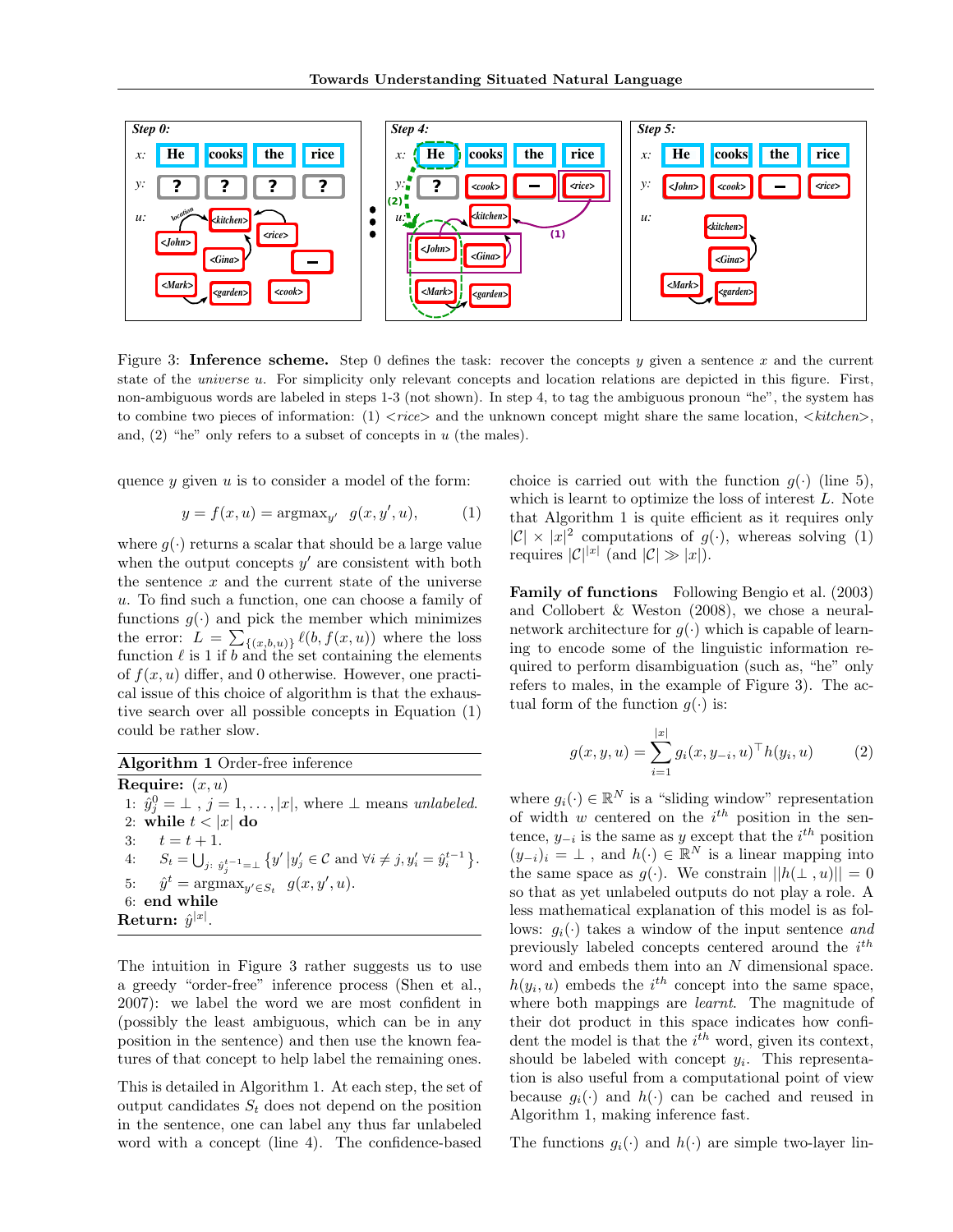.

ear neural networks in a similar spirit to (Collobert & Weston, 2008). The first layer of both are so-called "Lookup Tables". We represent each word  $m$  in the dictionary with a unique vector  $D(m) \in \mathbb{R}^d$  and every unique concept name  $name(c)$  also with a unique vector  $C(name(c)) \in \mathbb{R}^d$ , where we learn these mappings. No hand-crafted syntactic features are used.

To represent a concept and its relations we do something slightly more complicated. A particular concept c (e.g. an object in a particular location, or being held by a particular person) is expressed as the concatenation of the three unique concept name vectors:

$$
\bar{C}(c) = (C(name(c)), C(name(location(c))),
$$
\n
$$
C(name(containedby(c))))
$$

In this way, the learning algorithm can take these dynamic relations from the universe into account, if they are relevant for the labeling task. Hence, the first layer of the network  $g_i(\cdot)$  outputs<sup>2</sup>:

$$
g_i^1(x, y_{-i}, u) = \left( D(x_{i - \frac{w-1}{2}}), \dots, D(x_{i + \frac{w-1}{2}}), \right. \\
\bar{C}((y_{-i})_{i - \frac{w-1}{2}}), \dots, \bar{C}((y_{-i})_{i + \frac{w-1}{2}}) \right)
$$

The second layer is a linear layer that maps from this 4wd dimensional vector to the N dimensional output, i.e. overall we have the function (with parameters  $W_g \in \Re^{4wd \times N}$  and  $b_g \in \Re^N)$ :

$$
g_i(x, y_{-i}, u) = W_g \ g_i^1(x, y_{-i}, u) + b_g.
$$

Likewise,  $h(y_i, u)$  has a first layer which outputs  $\bar{C}(y_i)$ , followed by a linear layer mapping from this  $3d$  dimensional vector to N, i.e. (with parameters  $W_h \in \mathbb{R}^{3d \times N}$ and  $b_h \in \Re^N$ :

$$
h(y_i, u) = W_h \bar{C}(y_i) + b_h.
$$

Overall, we chose a linear architecture that avoids strongly engineered features, assumes little prior knowledge about the mapping task in hand, but is powerful enough to capture many kinds of relations between words and concepts. We justify our algorithmic choices by comparing with alternative choices in the experimental section 4.

It is important that algorithms for this task both capture the complexity of the task, and remain scalable. Our algorithm should scale to a large number of concepts, indeed it was designed with that in mind: inference scales linearly with the number of concepts. In the model described so far, however, an increase in the number of relations increase the number of parameters to learn in the network which might not be scalable.

This can be remedied by mapping a large set of relations to a low dimensional subspace first using one more layer in the network. However, in this paper for simplicity we do not describe this extension further.

LaSO-type training We train our system online by employing a variation on the LaSO (Learning As Search Optimization) training process (Daumé III  $\&$ Marcu, 2005). LaSO's central idea is to mix training and inference in a single learning for search strategy. During training, we thus perform inference on each given triple  $(x, b, u)$  using Algorithm 1, with the following updates in order to learn the model parameters.

Strong supervision We define the predicted labeling  $\hat{y}^t$  at inference step t (see Algorithm 1, step 5) as ygood, compared to the true labeling y, if either  $\hat{y}_i^t = y_i$ or  $\hat{y}_i^t = \perp$  for all *i*. As soon as  $\hat{y}^t$  is no longer *y*-good we make an "early update" to the model, similar to (Collins & Roark, 2004). The update is a stochastic gradient step so that each possible  $y$ -good state one can choose from  $\hat{y}^{t-1}$  is ranked higher than the current incorrect state, i.e. we would like to satisfy the ranking constraints:

$$
\forall i: \hat{y}_i^{t-1} = \bot \ , \ g(x, \hat{y}_{+(i,y_i)}^{t-1}, u) > g(x, \hat{y}^t, u),
$$

where  $\hat{y}_{(i, +y_i)}^{t-1}$  denotes a vector which is the same as  $\hat{y}^{t-1}$  except its  $i^{th}$  element is set to  $y_i$ . Note that if all such constraints are satisfied then all training examples must be correctly classified.

Weak supervision For the weakly supervised case we are given only a supervision bag  $b$ . In that case, at each round we define the predicted labeling  $\hat{y}^t$  as y-good if either  $\hat{y}_i^t \in b$  or  $\hat{y}_i^t = \perp$  for all i (all the words are either unlabeled or labeled with an element of bag).<sup>3</sup> As soon as  $\hat{y}^t$  is no longer y-good the model is updated to satisfy the ranking constraints:

$$
\forall i: \hat{y}_i^{t-1} = \bot \ , \ \forall c \in b, \quad g(x, \hat{y}_{+(i,c)}^{t-1}, u) > g(x, \hat{y}^t, u)
$$

where  $\hat{y}_{+(i,c)}^{t-1}$  is a vector which is the same as  $\hat{y}^{t-1}$  except its  $i^{th}$  element is set to the concept c. Intuitively, if a label prediction for the word  $x_i$  in position j does not belong to the bag b then we require any prediction that does belong to it to be ranked above this incorrect prediction. (If all such constraints are satisfied, the correct bags are predicted.)

After a concept c from b has been picked, we remove it from the bag. Otherwise the same element could

<sup>2</sup>Padding must be used when indices are out of bounds.

<sup>&</sup>lt;sup>3</sup>For weak supervision, to simplify learning we chose to initialize the weights  $C(\cdot)$  and  $D(\cdot)$  of our network using CCA (Li & Shawe-Taylor  $(2006)$ ) treating both x and y as bags. For unambiguous words this essentially initializes their representation similar to their corresponding concept.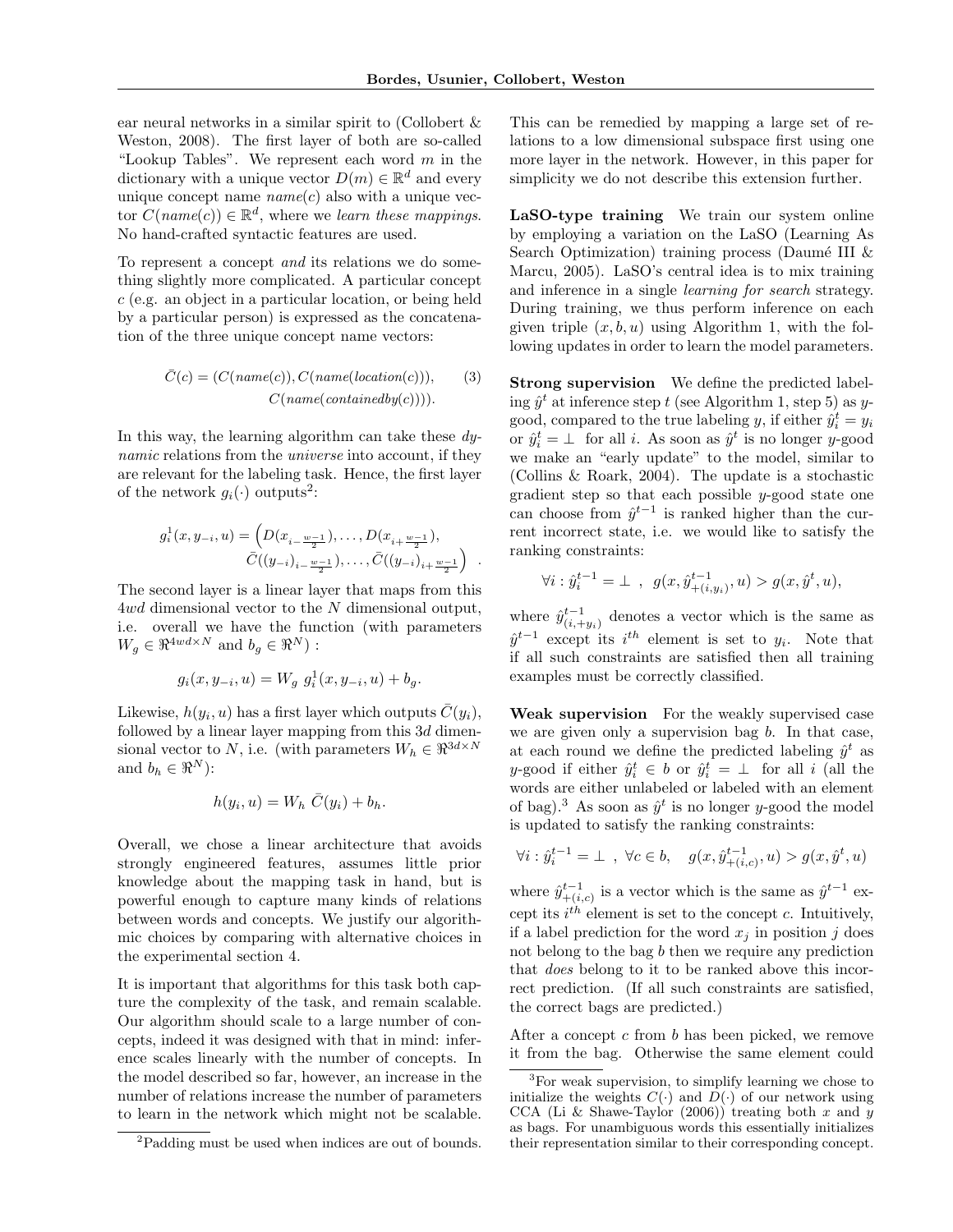be picked again and again, resulting in an output sequence that does not violate the constraints. Yet, as a bag can contain duplicates, this does not forbid associating the same concept to several words.

Why does this work? Consider again the example "He cooks the rice" in Figure 3. We cannot resolve the first word in the sentence "He" with the true concept label <John> until we know that "rice" corresponds to the concept  $\langle$  rice  $\rangle$  which we know is located in the kitchen, as is John, thereby making him the most likely referent. This is why we choose to label words with concepts in an order independent of the position in the sentence in Algorithm 1, simply label from left to right could not work. The algorithm has to learn which word to label first, and presumably, it starts by labeling the least ambiguous ones. This is what we have observed experimentally. Once  $\langle$ rice $\rangle$  has been identified, its features including its location will influence the function  $g(x, y, u)$  and the word "He" is more easily disambiguated. Simultaneously, our method must learn the N dimensional representations  $g_i(\cdot)$  and  $h(\cdot)$  such that "He" matches with  $\langle John \rangle$  rather than  $\langle Gina \rangle$ , i.e. equation (2) is a larger value. This should happen because during training <John> and "He" often co-occur and allow to conclude the disambiguation.

Note that our system can learn the general principle that two things that are in the same place are more likely to be referred to in the same sentence, and does not have to re-learn that for all possible places and things. In general, it can resolve many kinds of ambiguities, both from syntax, semantics, or a combination, such as, for example all the cases given in Section 2. Furthermore, the LaSO-type training for weak supervision can implicitly learn the alignment between words and concepts, even though it is never given.

### 4 Experiments

#### 4.1 RoboCup commentaries

Before using any world knowledge, we wanted to assess that our algorithm was able to be trained under weak supervision on natural language. Hence we tested it on the RoboCup commentary dataset<sup>4</sup>. This data contains human commentaries on football simulations over four games labeled with semantic descriptions of actions: passes, offside, penalties, . . . along with the players involved. For example, a typical sentence one has to provide the semantic parse of is "Pink5 passed the ball to Pink4 who kicked it offside". However, each training sentence given is weakly supervised with all the actions that took place around the same time of the commentary. We treated each semantic description as a "bag" of concepts for weak supervision.

Following Chen & Mooney (2008), we trained on one match and tested on the other three, averaging over all four possible splits and we report the "matching" score: each input commentary is associated with several actions, we measure how often the system retrieve the correct one. We tackled this in two successive steps: (1) a bag of labels is predicted using Algorithm 1, (2) we choose to match to the bag from the set of actions that has the highest cosine similarity with the prediction. Our system achieves an F1 score of 0.669. Previously reported methods from (Chen & Mooney, 2008) Krisper (0.645 F1) and Wasper-Gen (0.65 F1) achieve similar results (random matching yields 0.465 F1). Results on this benchmark clearly indicate that our method can handle both weak supervision and natural language sentences.

#### 4.2 Simulated world (with world knowledge)

Simulation RoboCup sentences do not involve any lexical ambiguity. To evaluate the ability of our method to use world knowledge to perform disambiguation, we thus created a simulation.

To conduct experiments on an environment with a reasonably large size we built the following artificial universe designed to simulate a house interior. It contains 58 concepts: 15 verbs ( $\langle move \rangle$ ,  $\langle get \rangle$ ,  $\langle give \rangle$ ,...) along with 10 actors  $(\langle John \rangle, \langle dog \rangle, \ldots)$ , 15 small objects  $(\langle water \rangle, \langle chocolate \rangle, \langle doll \rangle, ...)$ , 6 rooms  $(\langle$ kitchen $\rangle$ ,...) and 12 pieces of furniture  $(\langle \text{couch} \rangle,$ ...). We define the set of describing words for each concept to contain at least two terms: an ambiguous one (using a pronoun) and a unique one. 75 words are used for generating sentences  $x \in \mathcal{X}$ . The simulation generates actions in the world along with sentences that describe them using a simple grammar. For example a simulation step could produce the results:

- 1. Pick the event  $\langle move \rangle \langle \langle \text{Gina} \rangle, \langle \text{hall} \rangle).$
- 2. Generate the training sample  $(x, b, u)$  = ("she goes from the bedroom to the hall",  $\{, , , .$
- 3. Update u with  $location(<\text{Gina}>)=\text{<} \text{hall}>$ .

Some examples of generated sentences are given in Table 1. For our experiments we record 50,000 triples  $(x, y, u)$  for training and 20,000 for testing. Around 55% of sentences contain lexical ambiguities.<sup>5</sup>

 $4$ see (Chen & Mooney, 2008) or http://www.cs. utexas.edu/~ml/clamp/sportscasting/#data for details.

<sup>5</sup>The dataset can be downloaded from http://webia. lip6.fr/~bordes/mywiki/doku.php?id=worlddata .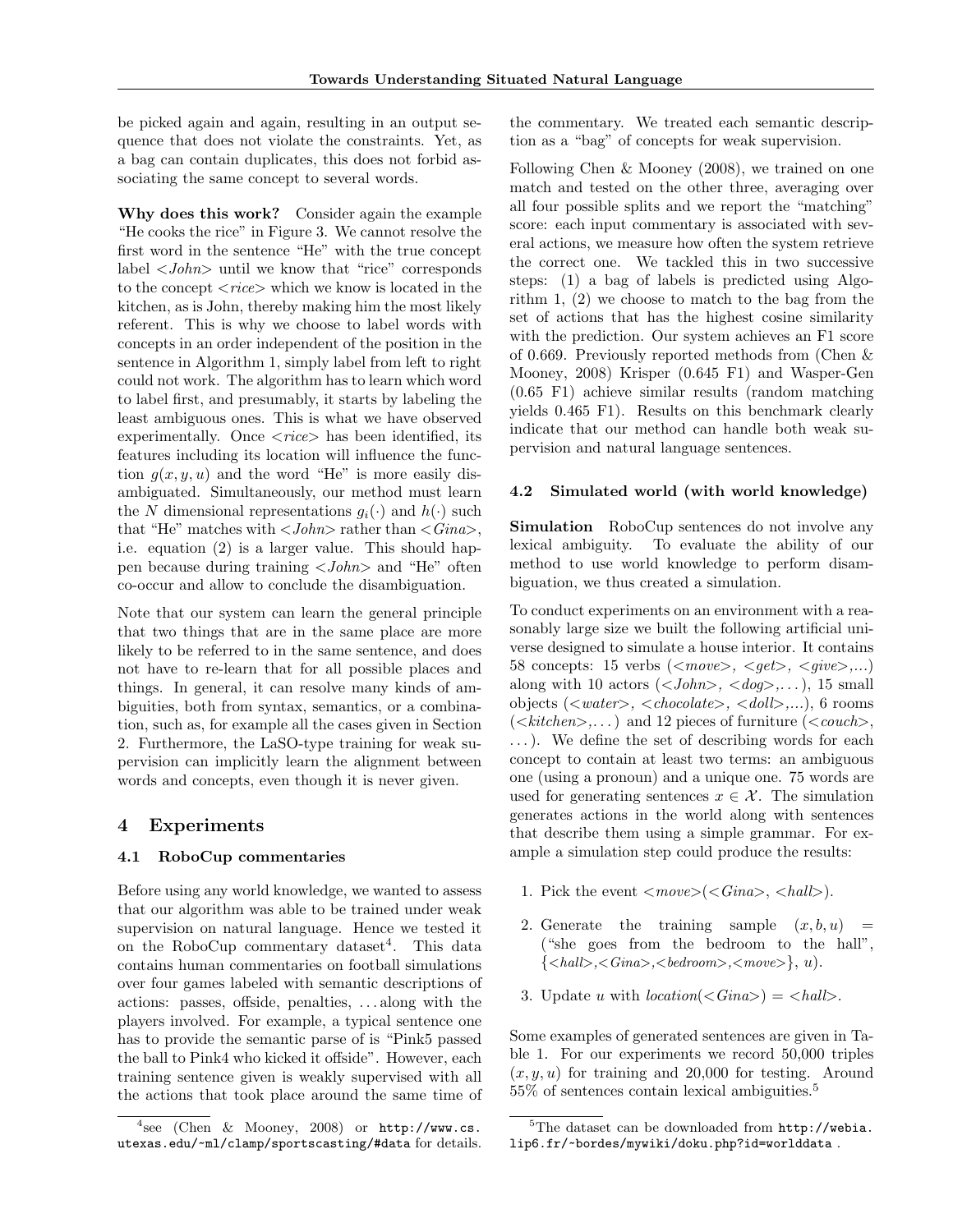| x: | he sits on the chair                                                          |    | x: the father gets some yoghurt from the sideboard                                                                                                    |
|----|-------------------------------------------------------------------------------|----|-------------------------------------------------------------------------------------------------------------------------------------------------------|
| u: | $\langle Mark \rangle \langle sit \rangle$ - - $\langle chair \rangle$        |    | $-$ < John > < get > $-$ < yoghurt > $-$ < sideboard >                                                                                                |
| x: | the brother gives the toy to her<br>$-$ < Mark> < give> $-$ < toy> $-$ < Gina | x: | she goes from the bedroom to the kitchen<br>$\langle Gina \rangle$ $\langle move \rangle$ - - $\langle bedroom \rangle$ - - $\langle kitchen \rangle$ |

Table 1: **Simulated world examples.** Our task is to label sentences x given world knowledge  $u$  (not shown).

| Method                | Supervision | Features               | Train Err | Test Err |
|-----------------------|-------------|------------------------|-----------|----------|
| $\text{SVM}_{struct}$ | strong      | $x + u$ (loc. contain) | 18.68%    | 23.57\%  |
| $NN_{LR}$             | strong      | $x + u$ (loc, contain) | 5.42\%    | 5.75%    |
| $NN_{OF}$             | strong      | $\boldsymbol{x}$       | 32.50%    | 35.87\%  |
| $NN_{OF}$             | strong      | $x + u$ (contain)      | 15.15%    | 17.04\%  |
| $NN_{OF}$             | strong      | $x + u$ (loc)          | 5.07%     | $5.22\%$ |
| $NN_{OF}$             | strong      | $x + u$ (loc, contain) | $0.0\%$   | $0.11\%$ |
| $NN_{OF}$             | weak        | $x + u$ (loc. contain) | 0.64%     | $0.72\%$ |

Table 2: Simulation results. We compare our order-free neural network  $(NN_{OF})$  with world knowledge trained using strong (line 6) and weak (line 7) supervision to several variants (no world knowledge - line 3; partial world knowledge – lines 4-5; SVMs – line 1; and left-right inference – line 2).  $NN_{OF}$  using full world knowledge performs best.

Algorithms We compare several models. Firstly, we evaluate our "order-free" neural network based algorithm presented in Section 3 (NN<sub>OF</sub> using  $x + u$ ) trained with two kinds of supervision: the strong setting for which word-concepts alignments are given, and our realistic weak setting using a bag. We compare to a model with no access to world knowledge  $(NN_{OF}$ using  $x$ ) or only partial access via *location* or *con*tainedby knowledge only (rather than both).

Finally, we compare to two more strongly supervised methods: a greedy left-to-right labeling NN,  $NN_{LR}$  (in order to assess the necessity of order-free) and a structured output SVM,  $\text{SVM}_{struct}$  (Tsochantaridis et al., 2005). For the SVM, the features from the world model are used as additional input features and Viterbi is used to decode the outputs. Only a linear model was used due to the infeasibility of training non-linear ones (and all the NNs are linear). In all experiments we used word and concept dimension  $d = 20$ ,  $q(\cdot)$  and  $h(\cdot)$  have dimension  $N = 200$ , a sliding window width of  $w = 13$  (i.e., 6 words on either side of a central word), and we chose the learning rate that minimized the training error as described in Section 3.

Results The results are given in Table 2. The error rates express the proportion of predicted sequences with at least one incorrect tag. Our model  $(NN_{OF})$ learns to use world knowledge to disambiguate on this task: it obtains a test error close to  $0\%$  (line 6) with this knowledge, and around 35% error without (line 3). It is worth noting that training under weak supervision (last line) does not degrade accuracy: the same model using the less realistic strong setting (line 6) is only slightly better.

Confirming our intuitions about the inference (as in

Figure 3), the comparison with other algorithms highlights the following points: (i) order-free labeling of concepts is important compared to more restricted labeling schemes such as left-right labeling  $(NN_{LR});$  (ii) the architecture of our NN which embeds concepts is able to capture some useful linguistic information and thus helps generalization; this should be compared to  $\text{SVM}_{struct}$  which does not perform as well. Note that a nonlinear SVM or a linear SVM with hand-crafted features are likely to perform better, but the former is too slow and the latter is what we are trying to avoid as such methods will not generalize to harder tasks.

We believe  $\text{SVM}_{struct}$  fails for several reasons. First, it uses a Viterbi decoding that can only employ firstorder Markov interactions (for tractability). Thus, simple reasoning involving previously labeled examples located "too far" before or after the current word is impossible. Second, its fixed feature representation encodes world knowledge in a binary encoding and e.g. one cannot learn that concepts sharing the same location are likely to appear within a sentence other than by memorizing all the possibilities. Our method can discover that and adapt its feature representation accordingly while  $\text{SVM}_{struct}$  cannot.

We constructed our simulation such that all ambiguities could be resolved with world knowledge, which is why we can obtain almost  $0\%$ : this is a good sanity check showing that our method is working well. We believe it is a prerequisite that we do well here if we hope to do well on harder tasks. The simulation we built uses rules to generate actions and utterances, but our learning algorithm uses no such hand-built rules but instead successfully learns them. We believe this could make our algorithm generalize to harder tasks.

One may still be concerned that the environment is